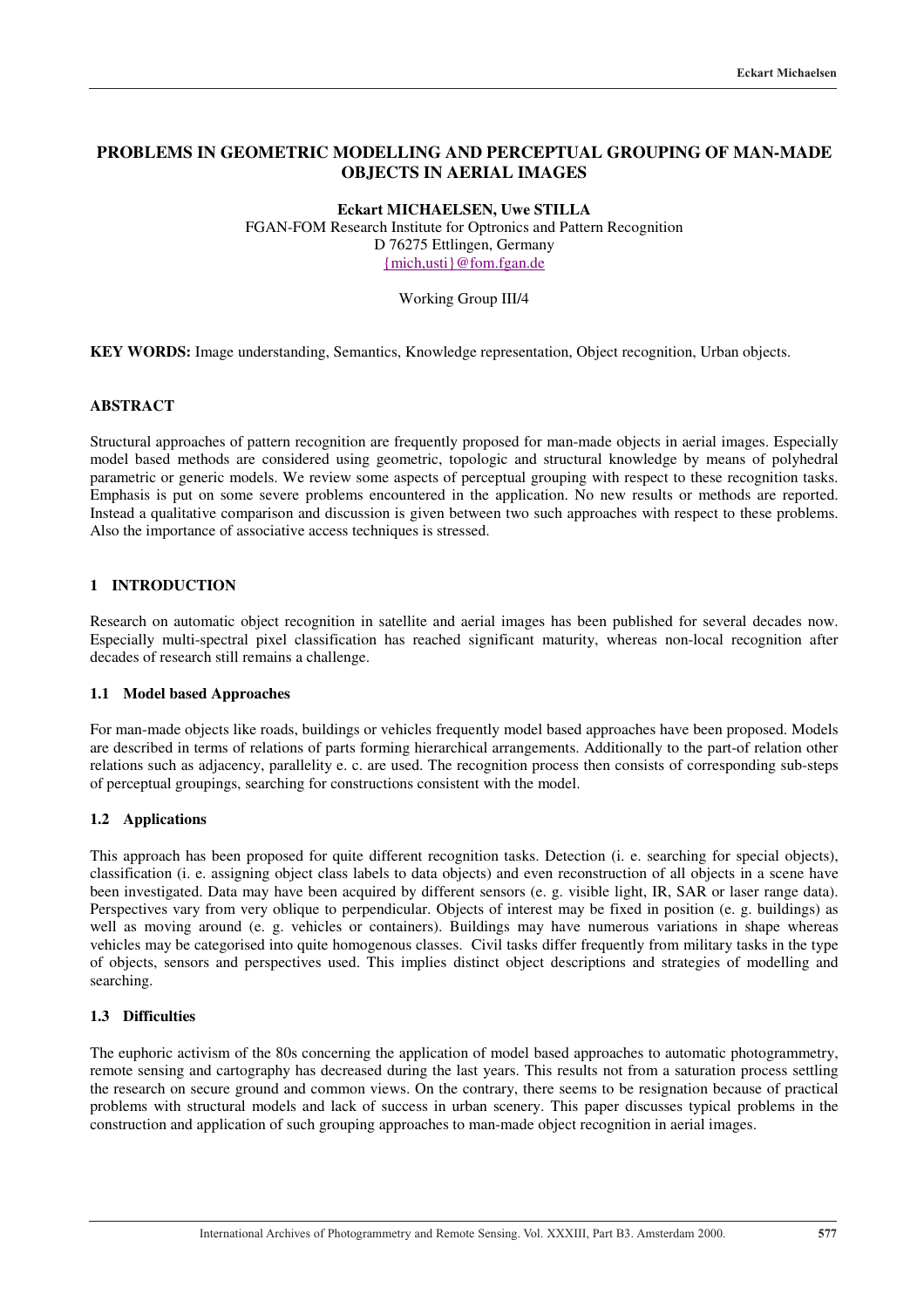### **2 GROUPING**

To capture our topic more precisely, we have to explain, what is meant by the term 'grouping'. Two important aspects are the part-of hierarchy and the topological and geometric relations.

#### **2.1 Choosing a Decomposition**

If an object of concern may be understood as conglomerate of elementary parts, then we have to consider the space of all possible sub-set decompositions for an appropriate part-of hierarchy. There are very many different strategies in decomposing object aggregates of considerable size into object parts. A simple parallelogram shape may for instance be constructed from a pair of parallel line pairs, an angle pair, a quadrupel of lines e. c.. The choice of the decomposition may have tremendous impact on the search performance resulting. For instance if the decomposition uses parallel line pairs, and the model is used on image data from a rural area with ploughed fields, the search may need to consider many meaningless groupings, and we would have been better off with modelling angles. Usually the choice of the decomposition is left to the applicator. He or she will prefer decompositions that seam natural with the objects under concern. The simple example already showed, that these might not be optimal for the recognition task.

#### **2.2 Perceptual Grouping**

In perceptual psychology people have investigated the rules that human vision presumably uses for composing complex objects for nearly hundred years now [Wertheimer 1912]. We refer to the terms of Gestaltist psychologists, when we list the relations used as follows:

**Proximity:** Spatial neighbourhood is the most important relationship for all non-local pattern recognition. Usually there is at least one parameter accompanied with this relation: The size of the region that is declared to be within the proximity of an object. The choice of a definite value for such a parameter is again left to the applicator, and he or she may again not be aware of the consequences that a somehow reasonable choice with respect to the objects of concern may have on the search effort. Compared to these difficulties the choice of the metric, i. e. the shape of the search region, is of less impact. For the sake of rotational invariance, which seams desirable for many applications, Euclidian metrics are preferred. Sometimes this is traded for performance, when a maximum metric gives much better search performance.

Good Continuation: This property is usually captured geometrically as location of the parts on a curve. It may therefore be sub-classified algebraically into linear, quadratic, cubic e. c. Traditionally pattern recognition handles such relations by Hough-transforms, with the known difficulties of parameter space tessellation. We would like to mention, that if the parameters of a curve are estimated by means of least squares method, they depend on the choice of a subset of objects in the image or scene, and are sensitive to the inclusion of outliers. Such outliers can only be identified after the parameter estimation. Here the search process itself is confronted with a power-set problem.

**Similarity:** This relation may be viewed as proximity in the attribute space of the objects. For example houses, that fit into a parameterised model of the type 'simple gabled', might be viewed as similar, if they have similar height, length, width and roof angle. Also the orientation might be included. Fig 1 shows an example of successful successive exploitation of a combination of the relations continuation and similarity. In such cases also similar inter-house spacing will be demanded, so that the final parametric description of the instance 'house-row' contains much less and much more significant information, than the descriptions of the instances 'house' in sum.



**Fig. 1:** Grouping a 3D-House-Row using the relations similarity and linear continuation. (3D-House-Instances generated from FLAT stereo benchmark)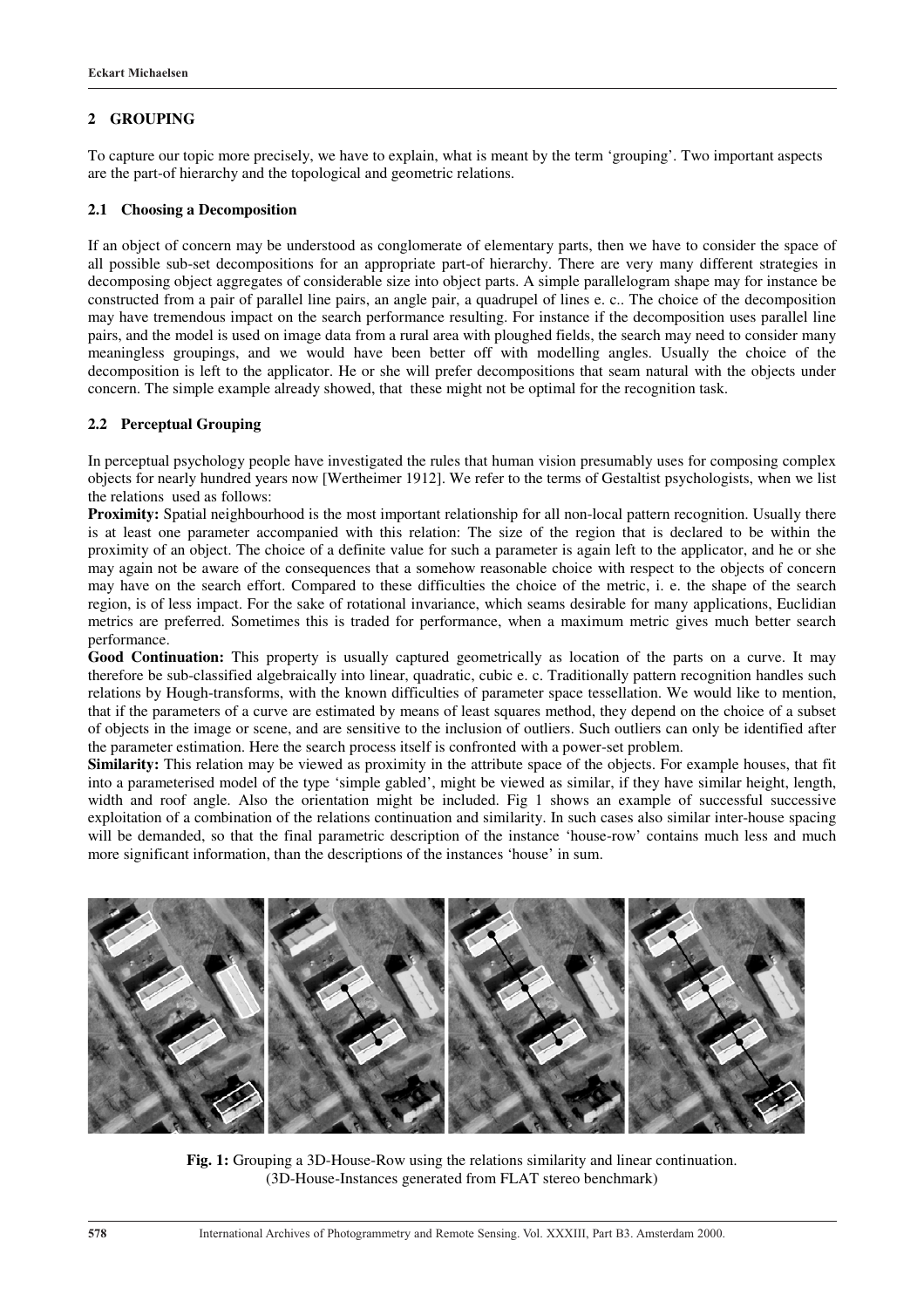**Symmetry:** This relation has drawn remarkably less attention in the pattern recognition community then in psychology. Gestaltists usually found it to be very important in figure-background discrimination. Maybe this lack of interest is just another fear for difficulties, because searching a data set for axis of symmetry is a very non-local task involving correspondence hypothesis, and thus may again demand high computational complexity.

## **3 PROBLEMS**

Transferring such ideas of perceptual grouping as they are presented by psychologists into code that will run in admissible time and with satisfying results on non-trivial data is difficult. So following list of problems is not meant to be complete and the reader is invided to add his or her own items from their own experience. Also the order does not necessarily reflect our assessment on the impact of the problems.

- 1. **Likelihood of Appearance of Modelled Features:** Usually polyhedrons are used for the geometric aspect of the models and straight line segments are extracted from the image data. There are a couple of questionable assumptions in the match or identification or correspondence between these. Some of the modelled features will appear, but if they do, they do it for different reasons: 1) A figure-background contour will appear, if the reflectivity of the background is different from that of the object, or if there is shadow cast on the background and not on the object. The left hand side of Fig. 2 exemplifies that such contours are frequently missed. 2) Inner contours will appear, if there is a change either in reflectivity or in reflection (mostly due to different surface orientation with respect to the lighting). The former is relatively rare with buildings. Usually a difference in reflectivity is assumed in road recognition – although it is quantitatively unknown. The later will fail for both complete rows in Fig. 2 if the sun is perpendicular to them. Existing geometric models of objects of interest such as buildings or vehicles have often been assembled for different purposes - not for visual recognition. They tend to fail because many of the features modelled do not appear in image (e. g. if free-formed surfaces are modelled by triangles).
- 2. **Insertion of Unpredictable Objects:** In nearly every aerial image You'll find surprising objects You'd never thought about. Every person modelling a scene will also be able to name several object classes neglected by the model. In Fig. 2 for example also trees, garages, cars e.c. appear, although the model only captures simple gabled houses and roads. Usually the majority of the features will not origin from the objects modelled. Some of the objects not modelled but present in the scene might be similar to parts of the model.
- 3. **Occlusiuon:** Many Features demanded by a model based recognition algorithm may not appear in the data because they are occluded or partially occluded by other objects. This is extremely difficult with oblique views. But also in example like Fig. 2 partial occlusion is evident. Especially large portions of the road contour are hypothesised instead of measured.
- 4. **Determination of an Adequate Feature Subset:** From problems 1 and 2 we learned, that usually only a subset of the features are present and we do not know which. Since we need e. g. some 20 features for discrimination from arbitrary background the Model should have some 50 features. The set of all subsets of between 20 and 30 elements of a set of 50 elements is astronomically large. It is not sufficient to specify a threshold for the percentage or absolute number of features, because for instance a small number of 'the right' features will be enough to stabely infer the presence of a modelled object, whereas a larger number of 'unimportant' features will not do.
- 5. **3D-2D Invariance:** Many properties of geometric models such as angles, measures, topology, are not invariant under perspective projection. Usually one geometric model may either be used for matching with 3D-features gathered by stereo methods or it may be transformed via hidden line or any other rendering into many appearances or aspects, which are used for 2D matches. Then a single 3D model generates possibly hundreds of 2D appearance models. Matching become instable with such many templates. For this reason we prefer working with 3D-models and with 3D-features (like in Fig. 2). Doing this on aerial images demands correctly calibrated, overlapping image sets. Also correspondence errors may lead to wrong 3D-features.
- 6. **Erroneous Early Decisions:** Often there are alternatives in the correspondence choice between a certain model part and a certain subset of the features. For instance in situations like in Fig. 2 there will often be more then one line that fit – together with some other already identified lines - into the model of a rectangular part of a roof. One might be tempted to only accept the 'best'. But at this stage of analysis this will be a local criterion. Later, when the house-row is established, another line might fit better. Moreover if such early decisions are made on local criteria, the whole outcome of the search depends on the features and models it used in the begin. Often the correct solution will not be found. On the other hand, if every alternative is kept, the computational effort and demand for memory will grow very badly with the size and hierarchical depth of the model. The following problem point clarifies this.
- 7. **Combinatorial Growth:** Let us again consider the house-row example: Let the probability for missing lines be 0.25 and the probability for the presence of two competing line instantiations be as well 0.25. So each rectangle will in the average have one segment missing and one double. This gives 2 alternatives for each rectangle and little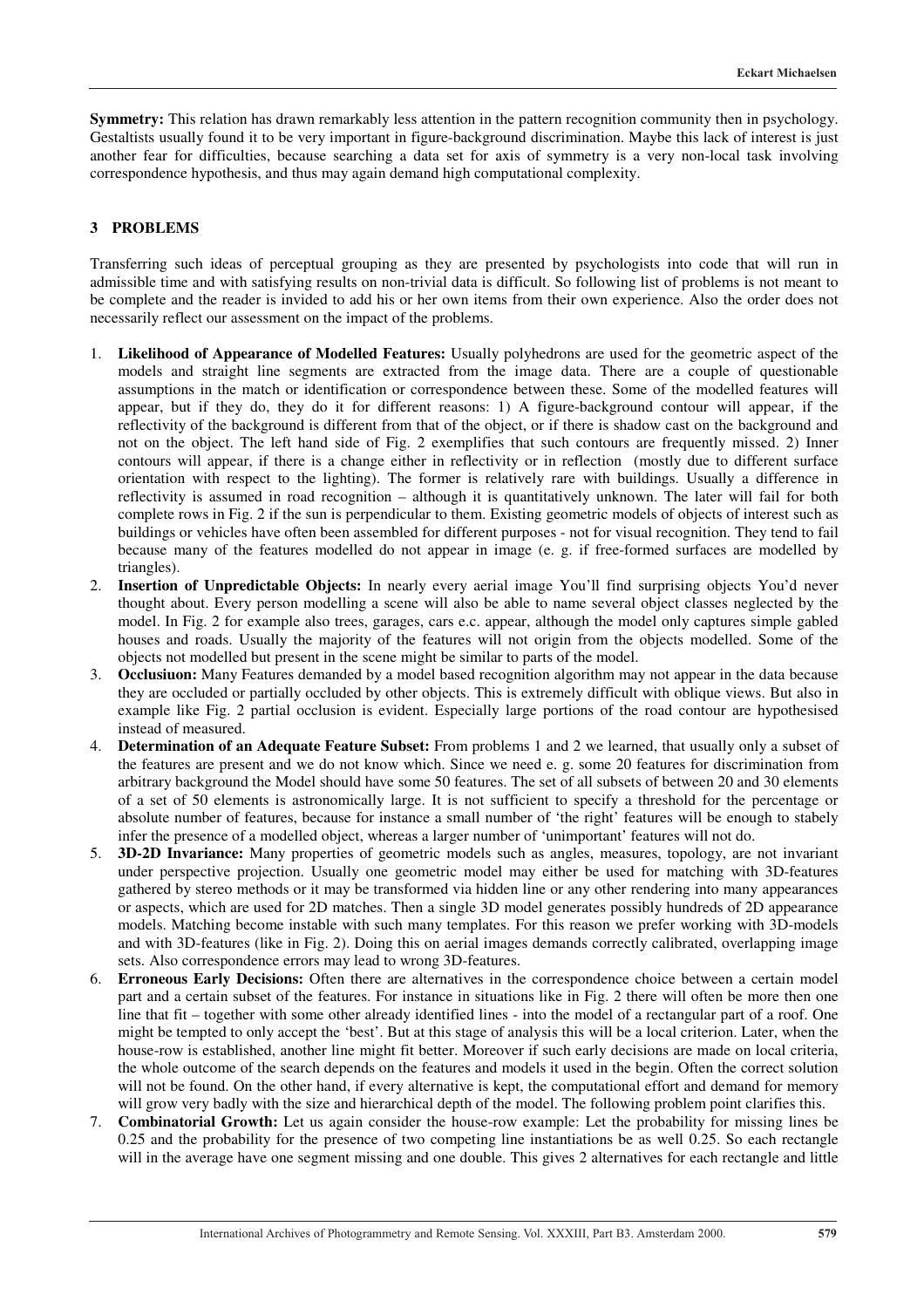less than 4 for each roof, because a roof is formed off a pair of rectangles and nearly all four pairings will fit the model. In the worst case – and praxis is not too far away from that – some 4 alternatives for each house in similar positions and parameter settings mean 16 house pairs, 64 triples e. c. In a scene like Fig. 2 this will lead to millions or billions of alternatives that have to be evaluated and compared. Grouping tends to be exponential with its nonlocality. Just keep in mind, that it is not even trivial to pick out and unify those alternatives, that actually refer to the same features in the same model roles but put together in a different search sequence. Mathematically with respect to computational complexity two main types of such grouping are to be distinguished - cyclical and cycle free part-of hierarchies. The former is NP and the latter P (see [Michaelsen, 1998] for a syntactic setting of the problem). This does not mean, that cycle free hierarchies pose no problem in computational effort, because in nontrivial cases the algebraic degree of the bounding polynome will be rather high, and there will be intractability in the presence of large data sets. So everybody makes some decision or pruning at some stage of the search. It is also possible to identify very close alternatives as not competing but as co-operative hints for the presence of the same object. Then these should be clustered into a mean representative instead of viewed as competitors. In the example we decided to do this on the 'house level'. But we do not know if that will be wise for all data.

- 8. **Discriminate Power of geometric Relations:** We already sketched this problem in Sec. 2.1. If a recognition method based of geometric modelling and thus a geometric relation between features is applied to data that the designer has not jet seen, it may fail because the relations may suddenly also hold for many objects whose presence we already stated under problem 2.
- 9. **Capturing functionality by Geometry:** For many Applications the function of an object is the desired property of interest for its classification e.g. a building may be used for housing people or storing things or administration A vehicle may be used for military or civil purposes. It is questionable how such properties may be recognisable from geometric properties such as adjacency, height and other geometric measurements.
- 10. **Model Acquisition:** Success and failure of such model-based methods is presumably more dependent on the skill of the person who made the model than on the method or shell used in the recognition process. Who is going to do that in a desired application? Will there be enough trained personal resources? This becomes more urgent with scenes and models getting more complex.



**Fig. 2:** House Row [Stilla & Michaelsen, 1997]

In Fig. 2 some of the problems mentioned above may exemplarity become evident. Upper left we display a section of an aerial image of a suburban region. Underneath the result of one of our feature extraction processes is shown. Since there is a second image of the same section from another view point (with calibrated geometry) we could generate 3D-lines, angles and structure, finally grouping the house rows and put them in functional connection with the 3D road displayed on the right hand using the principles explained in Sec. 2.

# **4 COMPARING SHELLS AND SYSTEMS**

It is good practice in other pattern recognition disciplines like speech or hand-written character analysis to compare the performance of different methods, approaches and shells on the same benchmark data sets. In the field of concern of this paper, this a laborious task, because not only the input and desired output (ground truth) matters, but also the models and structure used. A comparison then becomes more a qualitative discussion rather than a quantitative competition.

## **4.1 Some Possible and Published Tools for Structural Model Based Recognition**

Many systems have been proposed for model based structural object recognition in the last two decades. Examples are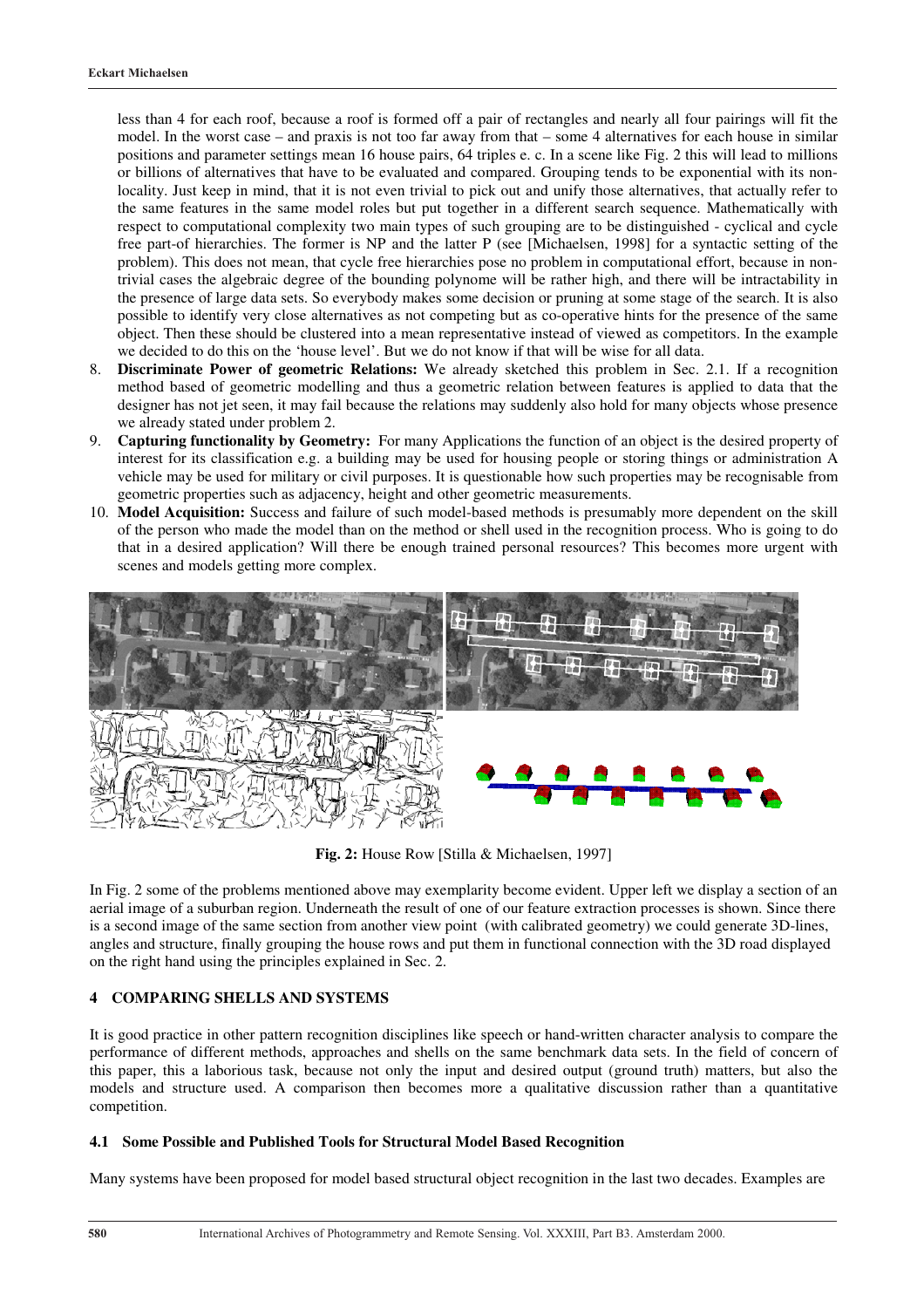- The SIGMA system by [Matsuyama, 1985], with productions capturing for instance the functionality between a house, the road and the connecting vehicle path between them. Examples working on single 2D aerial images are given.
- Semantic networks have been proposed to represent the 'knowledge' about the image or scene. Additional to the part-of hierarchy and the geometric relations for grouping then another relation called 'concrete-of' may be defined and help in formulating such things as the different appearance of the same objects in different data sources. One example is the system MOSES [Quint, 1995] capable of combining structure from maps and aerial images of inner city regions. This has been achieved by making use of the shell ERNEST [Kummert, 19??], which is a problem independent semantic network interpreter using A\*-search.
- The BPI system has been designed to handle comparably small production systems on huge data sets. In analogy to semantic networks we display such a system as production-net and reported results in 2D and 3D for instance in [Stilla & Michaelsen, 1995]. One speciality is the irrevocable accumulating control, still allowing priority ordered queuing of the search.
- It is also possible to utilise commercial available computer vision shells like KBV with its token sets. Aseptically if there is no need for intelligent control or associative access, an exhaustive search is desired and possible, and a nice interactive working frame helps.
- With rather big amounts of knowledge (production sets) and then inevitably small data sets, also multi purpose AIinterpreters like PROLOG, OPS5, CLIPS, e. c. have to be considered, since they allow to directly give the productions and let the machine do the interpretation on the data.

The choice among these proposals with a given task at hand is by no means trivial. Each has its pro and cons. And understanding any such system takes time and experience. Unfortunately there have been little publications comparing different of these shells or approaches with common benchmarks.

## **4.2 Comparing Semantic Networks to Production Nets**

Since in the recent past we had the opportunity to cooperate and /or compete with F. Quint working on the same data and similar tasks with our BPI that he used for testing his MOSES, we dare to publish some words.

The most serious problem for *production nets* in the recent decade has been problem 1 (missing segments). After all the approach has been syntactically inspired [Michaelsen, 1998]. Parsers will usually reject an input already, if there is any single terminal missing in a syntactically correct pattern. Modelling becomes a laborious task, if also all tolerable kinds of deletions have to be considered. On the other hand this rather explicit handling of problem 4 (defining proper feature subsets for recognition) helps keeping the awareness of its existence. This might be circumvented by using rather flat hierarchies and lots of intermediate cue clustering. The approach then more and more gains the hue of templatematching and Hough-transforms. Of course also problem 7 (combinatorial growth of instance set) is encountered. But the BPI-shell has been specially designed with respect to the handling of large data sets. There are for instance software and hardware mechanisms of associatively querying the database with search regions (see Sec. 4.3 and [Lütjen, Michaelsen & Stilla, 1998]). Also the irrevocable accumulating control scheme helps reducing search effort. Each intermediate result is for instance stored as element instance and may be used by more than one branches of the search. Furthermore production nets allow cycles. Thus they capture generic models like the house-row example in a fairly straightforward syntactic way by some production of the form (house, house-row) –  $>$  (house-row).

*Semantic networks* with search mechanisms like ERNEST seam to suffer most from problem 7 (scaling in computational complexity with the number of alternatives). A search tree is spanned with each node representing a stade of search to be displayed by a partially instantiated network [Quint, 1995]. Every little change in the database like doing a single correspondence between a line segment and a model contour, leads to a new stade. Intermediate results (instances or modified concepts) from one stade are only accessible by the functions working on the successor. If the same intermediate results are needed elsewhere in the tree, they have to be re-established. On the other hand semantic nets are a pretty swift mechanism to handle complicated modelling tasks. Problems 1 and 4 (modelling the appearance and the likelihood of deletions) loose much of their impact compared to how they appeal to the production net designer. Still the awareness of these problems is not hidden. It may even be handled elegantly by the concrete-of-links and other mechanisms like context provided by ERNEST. A serious problem to ERNEST are generic models with cyclic part-of hierarchies. Cycles are explicitly prohibited in the part-of and concrete-of net.

Common to both approaches – but not every other published work on model based recognition – is the awareness of problem 6 (erroneous early decisions, that prune away the correct solution). Both approaches offer means to avoid such difficulties completely, with mathematically proven truth. Since adjusted to this end both approaches suffer seriously from problem 7 (combinatorial growth), both approaches also offer means to relax such demands for strict correctness gradually to the desired degree. Such opportunity to trade problems 6 and 7 against each other is very desirable.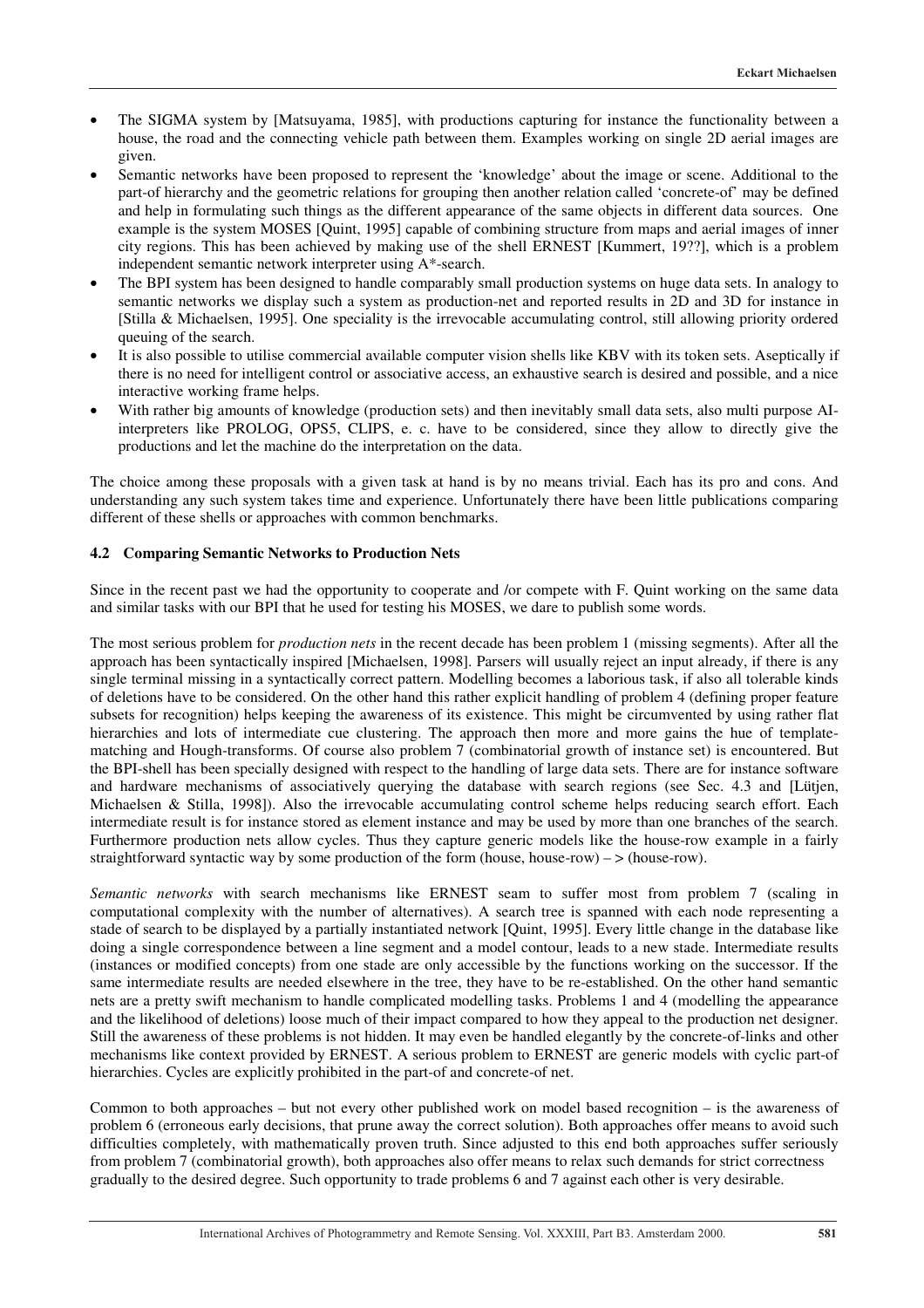The other problems listed in Sec. 3, namely problems 2 (non-modelled objects), 3 (occlusion), 5 (projection), 8 (adequacy of relations), 9 (visibility of function) and 10 (laborious model acquisition) are more or less problem inherited and independent of the approach chosen.

### **4.3 Pushing Performance by Inverting Relations into Queries and Search Regions**

Most computer systems provide means for performance analysis, so that a statistic on the percentage of run time consumed by each module may be monitored. That will help identifiing administrative overhead. Also a close look on the memory usage helps. A system performing model based perceptual grouping should spend most memory on attribute values of instances and pointers storing interrelations between instances. Most computational efford should be spend on searching groupings and checking the geometric relartions.

We found that our system spends most time on searching partners for a given instance, that will fulfil the relations specified in the productions. Frequently used grouping relations are collinear for line prolongation and for roads and rectilinear for composing pairs or triples for buildings. Of course very important relations are also parallelity, vicinity e. c. The use of inverting techniques (like content addressable retrieval or hashing) for some such relations helps accelerating the search for permissible group partners in the database. Just imagine, that the set of all line instances being located close to a triggering object may be found in time independent of the overall size of the set of all lines. Usually there is a trade-off to be balanced between swift processing and sparing memory [Knuth (1973)]. In structural image analysis today memory is not the problem, so that intelligent retrieval techniques help a lot. Furthermore one might consider solutions including special hardware like [Kohonen (1985)]. We gained some experience in this field in the recent decade [Lütjen, et al. (1998)].

We give again a simple but problematic example, where relation inverting is impractical: Suppose the task is given to group a pair of line objects into a single T-object in 2D image or ground plane space. So the lines should not be parallel and one end of the second line should be close to the other (with Euklidean metrics), like it is exemplified by Fig. 3a). Fig. 3b) then shows the case, that the search queries the base for partners for the bolt drawn upper line triggering. Then only lines with one end in the sketched search region will be able fulfil the relation. That will be quite fiew. So they can be tested sequentially for proper orientation. But if the other line of our group triggers, which is sketched by drawing it bolt in Fig. 3c), we don't have a simple local criterion for the ends of the partner line. Maybe we have to check all lines and thus end up with quadratic complexity with respect to the image size compared to linear like in the case sketched in 3b).



**Fig 3:** Problems in inverting the geometric relation 'T-shaped'

This simple example shows, that sometimes the sequence in which things are put together matters very much when it comes to complexity assessment. For tasks with very huge data amounts some interdisciplinary fertilisation with data banking is helpful.

#### **5 CONCLUSIONS**

We did not present an new approach or method or new results in this paper. We gave a list of ten problems that in our opinion are of importance. With these problems in mind approaches, methods and results should be assessed. We